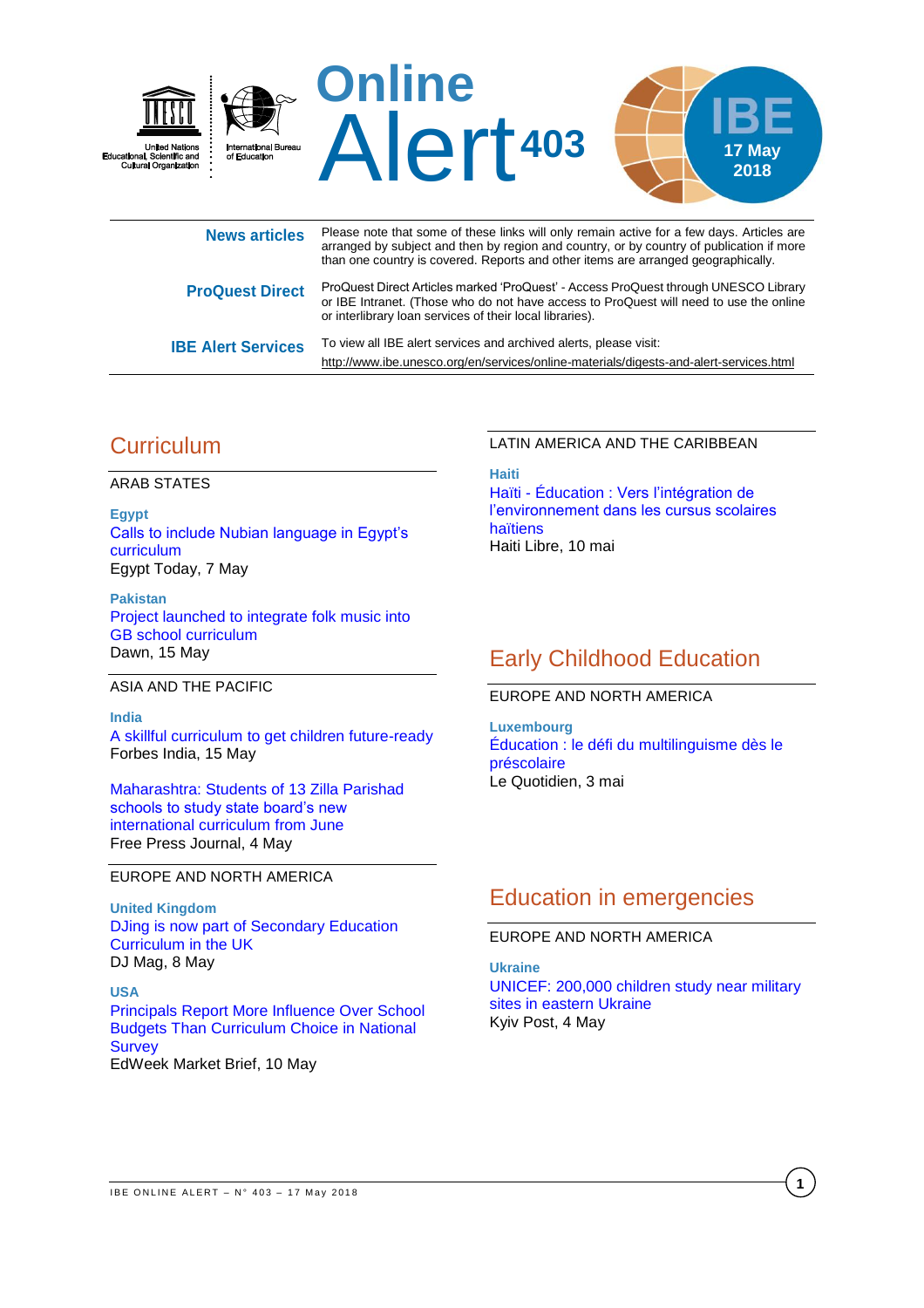## Education System

#### AFRICA

#### **Burundi**

[Burundi : validation de normes scolaires](http://french.china.org.cn/foreign/txt/2018-05/09/content_51187367.htm)  [destinées à améliorer l'accès à une "éducation](http://french.china.org.cn/foreign/txt/2018-05/09/content_51187367.htm)  [de qualité"](http://french.china.org.cn/foreign/txt/2018-05/09/content_51187367.htm) French.China.Org.Cn, 9 mai

#### **Guinea**

[Education: voici ce que révèle le rapport](https://www.guineenews.org/education-voici-ce-que-revele-le-rapport-provisoire-sur-le-systeme-educatif-guineen/)  provisoire sur le [système éducatif guinéen](https://www.guineenews.org/education-voici-ce-que-revele-le-rapport-provisoire-sur-le-systeme-educatif-guineen/) Guineenews.org, 12 mai

**Sierra Leone** [Enseignement primaire et secondaire gratuit](https://www.voaafrique.com/a/enseignement-primaire-et-secondaire-gratuit-en-sierra-leone/4388572.html)  [en Sierra Leone](https://www.voaafrique.com/a/enseignement-primaire-et-secondaire-gratuit-en-sierra-leone/4388572.html) VOA Afrique, 10 mai

**South Africa** [Education department to lean on private sector](https://www.timeslive.co.za/news/south-africa/2018-05-09-education-department-to-lean-on-private-sector-for-infrastructure-says-motshekga/)  [for infrastructure, says Motshekga](https://www.timeslive.co.za/news/south-africa/2018-05-09-education-department-to-lean-on-private-sector-for-infrastructure-says-motshekga/) Times Live, 9 May

## ARAB STATES

**Saudi Arabia** ['Independent Schools' Initiative: A Qualitative](https://aawsat.com/english/home/article/1255681/%E2%80%98independent-schools%E2%80%99-initiative-qualitative-leap-saudi-public-education-sector)  [Leap in Saudi Public Education Sector](https://aawsat.com/english/home/article/1255681/%E2%80%98independent-schools%E2%80%99-initiative-qualitative-leap-saudi-public-education-sector) Asharq Al-Awsat, 2 May

[Saudi Arabia Is Training Its Focus On Its](https://www.forbesmiddleeast.com/en/saudi-arabia-is-training-its-focus-on-its-education-sector/)  [Education Sector](https://www.forbesmiddleeast.com/en/saudi-arabia-is-training-its-focus-on-its-education-sector/) Forbes Middle East, 8 May

#### **UAE** [UAE's education sector to grow to \\$7.1bn by](http://www.arabianbusiness.com/education/396539-uaes-education-sector-to-grow-to-71bn-by-2023)  [2023](http://www.arabianbusiness.com/education/396539-uaes-education-sector-to-grow-to-71bn-by-2023) Arabian Business, 14 May

ASIA AND THE PACIFIC

**Papua New Guinea and Sri Lanka** [Sri Lanka offers Papua New Guinea](http://www.thesundayleader.lk/2018/05/14/sri-lanka-offers-papua-new-guinea-assistance-in-the-education-sector/)  [assistance in the education sector](http://www.thesundayleader.lk/2018/05/14/sri-lanka-offers-papua-new-guinea-assistance-in-the-education-sector/) The Sunday Leader, 2 May

## Education Reform

### EUROPE AND NORTH AMERICA

**Lativa**

[Legality of Latvia's education reform to be](https://eng.lsm.lv/article/society/education/legality-of-latvias-education-reform-to-be-considered-by-constitutional-court.a277041/)  [considered by Constitutional Court](https://eng.lsm.lv/article/society/education/legality-of-latvias-education-reform-to-be-considered-by-constitutional-court.a277041/) LSM.LV, 3 May

### LATIN AMERICA AND THE CARIBBEAN

**Mexico** [Mexico's education reforms flounder as more](https://www.theguardian.com/world/2018/may/15/mexico-education-reform-controversy-presidential-election)  [spent on PR than teacher training](https://www.theguardian.com/world/2018/may/15/mexico-education-reform-controversy-presidential-election) The Guardian, 15 May

# Education Policy

ARAB STATES

**Pakistan** [New education policy unlikely to launch: report](https://www.pakistantoday.com.pk/2018/05/07/new-education-policy-unlikely-to-launch-report/) Pakistan Today, 7 May

## **UAE**

[New UAE education policy will have morals](https://www.thenational.ae/uae/new-uae-education-policy-will-have-morals-and-ethics-at-its-heart-1.730602)  [and ethics at its heart](https://www.thenational.ae/uae/new-uae-education-policy-will-have-morals-and-ethics-at-its-heart-1.730602) The National, 15 May

# **FSD**

### AFRICA

**Morocco**

[Casablanca abrite une exposition sur l'énergie](http://maroc-diplomatique.net/casablanca-abrite-une-exposition-sur-lenergie/) Maroc Diplomatique, 15 mai

EUROPE AND NORTH AMERICA

**Hungary** [Students take the lead to spread an eco](https://en.unesco.org/news/students-take-lead-spread-eco-schools-initiative-hungary)[schools initiative in Hungary](https://en.unesco.org/news/students-take-lead-spread-eco-schools-initiative-hungary) UNESCO, 4 May [French](https://fr.unesco.org/news/eleves-chefs-file-promouvoir-initiative-ecoles-vertes-hongrie) **[Spanish](https://es.unesco.org/news/educandos-asumen-liderazgo-promover-iniciativa-escuelas-ecologicas-hungria)**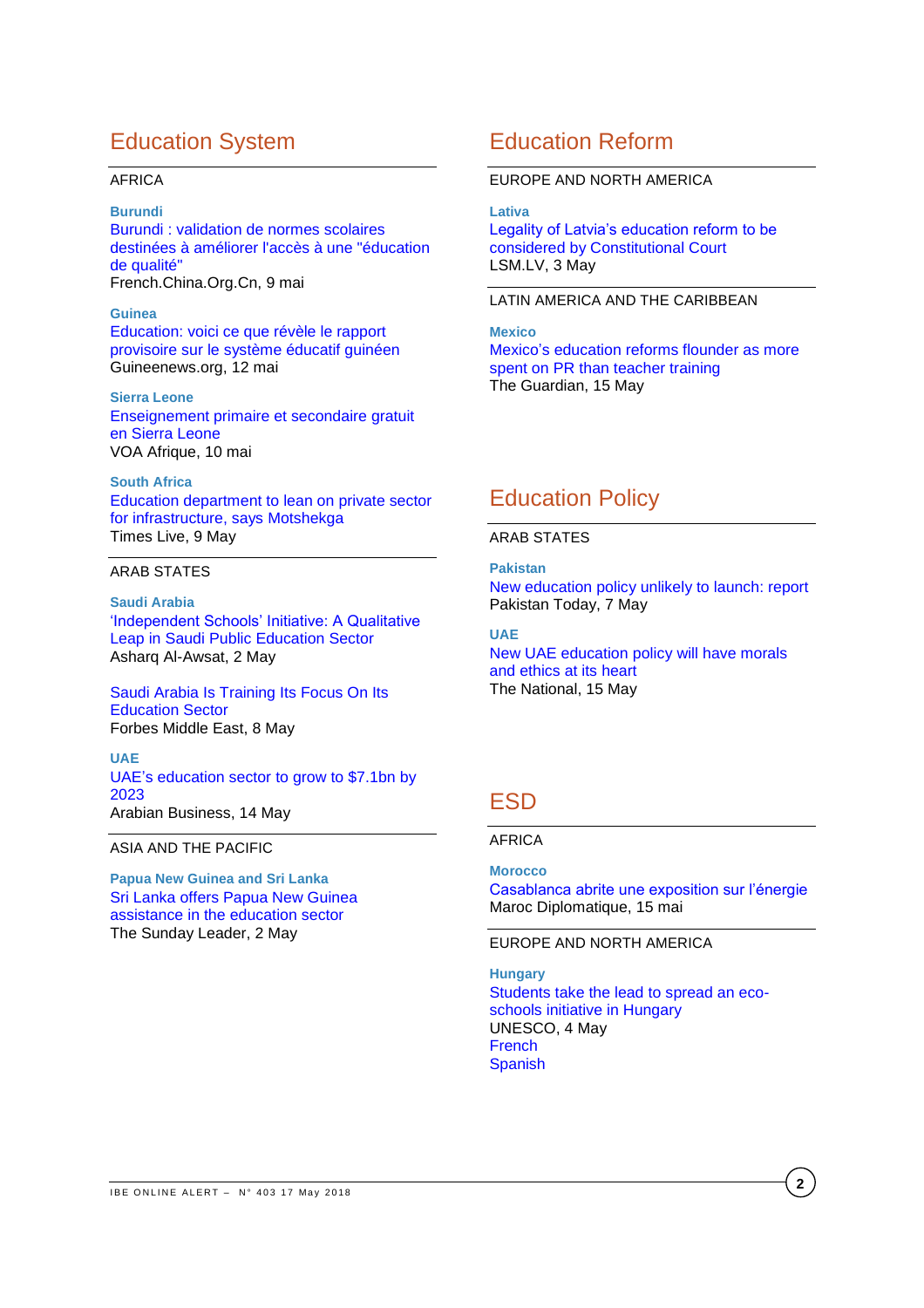## Inclusive Education

#### AFRICA

#### **Cameroon**

[L'éducation inclusive promue au Cameroun](https://www.mediaterre.org/actu,20180507103229,6.html) Médiaterre, 5 mai **(Opens in Chrome)**

#### **Senegal**

THIES – [Education inclusive : L'Inefja, encore](https://www.lequotidien.sn/thies-education-inclusive-linefja-encore-mal-connu-selon-son-directeur/)  « mal connu [», selon son directeur](https://www.lequotidien.sn/thies-education-inclusive-linefja-encore-mal-connu-selon-son-directeur/)  Le Quotidien, 5 mai **(Opens in Chrome)**

### EUROPE AND NORTH AMERICA

#### **Canada**

Nova [Scotia to hire over 190 professionals to](https://globalnews.ca/news/4194745/nova-scotia-to-hire-over-190-professionals-to-help-with-classroom-inclusion/)  [help with classroom inclusion](https://globalnews.ca/news/4194745/nova-scotia-to-hire-over-190-professionals-to-help-with-classroom-inclusion/) Global News, 8 May

### LATIN AMERICA AND THE CARIBBEAN

**Dominican Republic** [Plena inclusión: líderes de la discapacidad de](http://elsoldelaflorida.com/plena-inclusion-lideres-de-la-discapacidad-de-diversas-provincias-se-capacitan-para-la-integracion-videos-especiales/)  [diversas provincias se capacitan](http://elsoldelaflorida.com/plena-inclusion-lideres-de-la-discapacidad-de-diversas-provincias-se-capacitan-para-la-integracion-videos-especiales/) para la [integración. Videos Especiales](http://elsoldelaflorida.com/plena-inclusion-lideres-de-la-discapacidad-de-diversas-provincias-se-capacitan-para-la-integracion-videos-especiales/) El Sol de la Florida, 6 mayo

### LATIN AMERICA AND THE CARIBBEAN

**Jamaica**

[Education ministry to deploy 'specialist model'](http://www.jamaicaobserver.com/latestnews/Education_ministry_to_deploy_specialist_model_experts_to_35_primary_schools)  [experts to 35 primary schools](http://www.jamaicaobserver.com/latestnews/Education_ministry_to_deploy_specialist_model_experts_to_35_primary_schools) Jamaica Observer, 5 May

## Teachers/Teacher Education

### AFRICA

**Guinea** [Education : 7 255 enseignants seront formés](http://www.guinee24.com/lire/detail/guinee-7-255-enseignants-seront-formes-pendant-les-vacances)  [pendant les vacances](http://www.guinee24.com/lire/detail/guinee-7-255-enseignants-seront-formes-pendant-les-vacances) Guinee 24, 4 mai

**Namibia**

[Namibia: Student Teachers Shun Pre-Primary](http://allafrica.com/stories/201805030495.html)  [Education Specialisation](http://allafrica.com/stories/201805030495.html) AllAfrica, 3 May

### EUROPE AND NORTH AMERICA

**USA** [Teachers shelling out nearly \\$500 a year on](https://www.washingtonpost.com/local/education/teachers-shelling-out-nearly-500-a-year-on-school-supplies-report-finds/2018/05/14/af2affae-57b8-11e8-b656-a5f8c2a9295d_story.html?noredirect=on&utm_term=.9e67045e3b38&wpisrc=nl_sb_smartbrief)  [school supplies, report finds](https://www.washingtonpost.com/local/education/teachers-shelling-out-nearly-500-a-year-on-school-supplies-report-finds/2018/05/14/af2affae-57b8-11e8-b656-a5f8c2a9295d_story.html?noredirect=on&utm_term=.9e67045e3b38&wpisrc=nl_sb_smartbrief)

The Washington Post, 15 May

## **Literacy**

INTERNATIONAL

Literacy [skills gaps: how do they change over](https://gemreportunesco.wordpress.com/2018/05/10/literacy-skills-gaps-how-do-they-change-over-time-by-wealth-and-by-gender/)  [time by wealth and by gender?](https://gemreportunesco.wordpress.com/2018/05/10/literacy-skills-gaps-how-do-they-change-over-time-by-wealth-and-by-gender/) World Education Blog, 10 May

## Primary Education

#### LATIN AMERICA AND THE CARIBBEAN

#### **Spain**

[La Junta destaca el compromiso con la](http://www.europapress.es/andalucia/educacion-00651/noticia-junta-destaca-compromiso-educacion-primaria-incorporacion-1300-nuevos-maestros-tres-cursos-20180510154524.html)  [Educación Primaria con la incorporación de](http://www.europapress.es/andalucia/educacion-00651/noticia-junta-destaca-compromiso-educacion-primaria-incorporacion-1300-nuevos-maestros-tres-cursos-20180510154524.html)  [1.300 nuevos maestros en tres cursos](http://www.europapress.es/andalucia/educacion-00651/noticia-junta-destaca-compromiso-educacion-primaria-incorporacion-1300-nuevos-maestros-tres-cursos-20180510154524.html) Europa Press, 10 mayo

## School Violence

### EUROPE AND NORTH AMERICA

**Germany** [Violence against teachers reported at every](https://www.thelocal.de/20180502/physical-violence-against-teachers-reported-at-every-third-primary-school-study)  [third primary school](https://www.thelocal.de/20180502/physical-violence-against-teachers-reported-at-every-third-primary-school-study) The Local, 2 May

**USA**

[Artificial intelligence may be useful in](https://www.news-medical.net/news/20180503/Artificial-intelligence-may-be-useful-in-predictingc2a0school-violence-study-shows.aspx)  [predicting school violence, study shows](https://www.news-medical.net/news/20180503/Artificial-intelligence-may-be-useful-in-predictingc2a0school-violence-study-shows.aspx) News-Medical.net, 3 May

[Rising share of U.S. primary schools have](http://www.pewresearch.org/fact-tank/2018/05/15/rising-share-of-u-s-primary-schools-have-sworn-officers-on-the-premises/)  [sworn officers on the premises](http://www.pewresearch.org/fact-tank/2018/05/15/rising-share-of-u-s-primary-schools-have-sworn-officers-on-the-premises/) Factank, 15 May